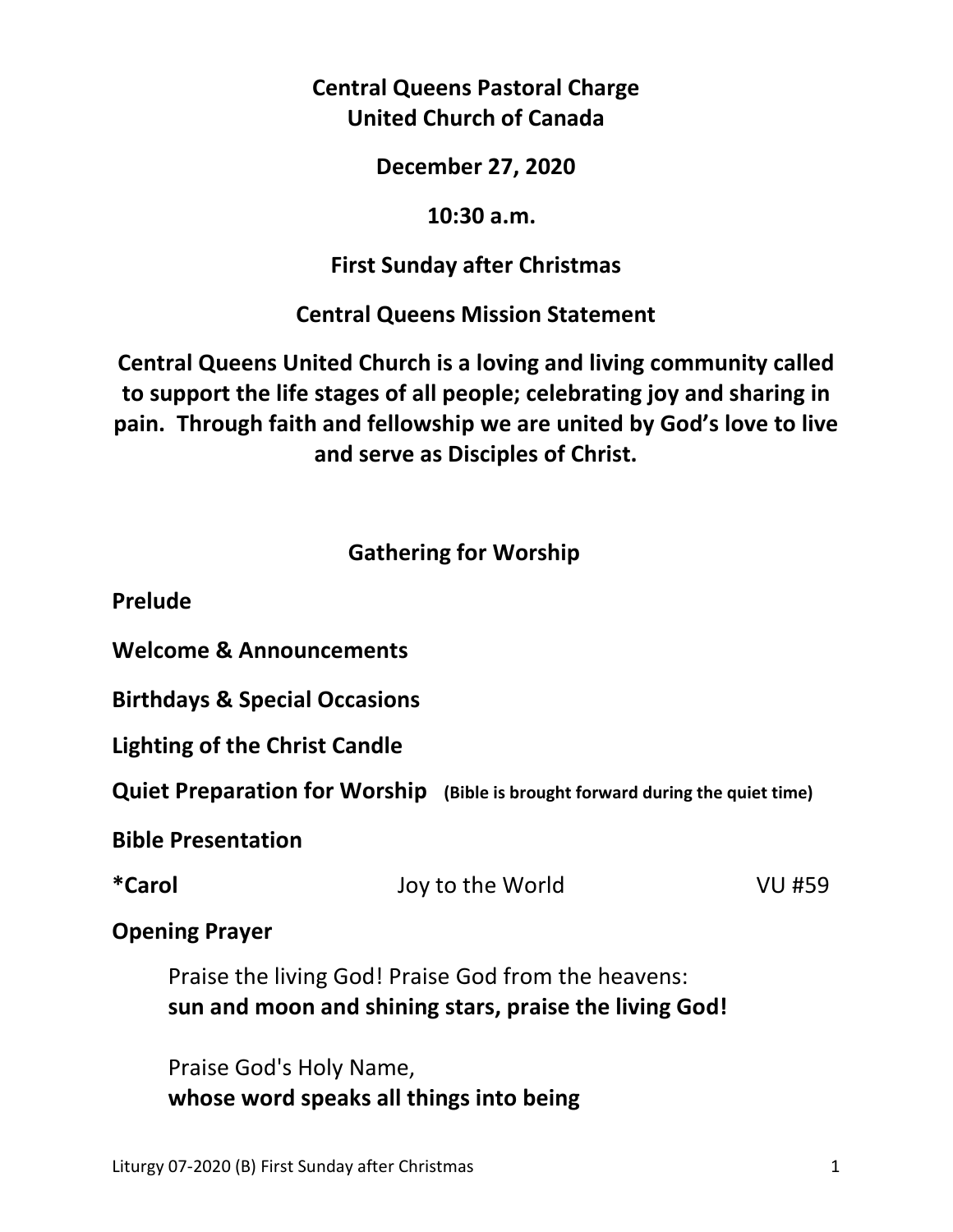**who is present in the expanse of the universe, and in the voices of children.**

 Praise the living God, our rescuer and deliverer, **whose wonder is found in the heavens and in all creation, who comes in innocence, and with mercy.** 

 O God, our light, our beauty, our rest: with the appearance of your son you have brought us into your new creation.

**Form us into your people, and root our lives in you; through Christ, the Living Light.** 

| Carol | Go, Tell it on the Mountain | <b>VU #43</b> |
|-------|-----------------------------|---------------|
|       |                             |               |

#### **Hearing God's Word**

**Isaiah 35:1-10** *The Return of the Redeemed to Zion* 

The wilderness and the dry land shall be glad, the desert shall rejoice and blossom; like the crocus<sup>2</sup> it shall blossom abundantly, and rejoice with joy and singing. The glory of Lebanon shall be given to it, the majesty of Carmel and Sharon. They shall see the glory of the LORD, the majesty of our God.  $3$  Strengthen the weak hands, and make firm the feeble knees.  $4$  Say to those who are of a fearful heart, "Be strong, do not fear! Here is your God.

He will come with vengeance,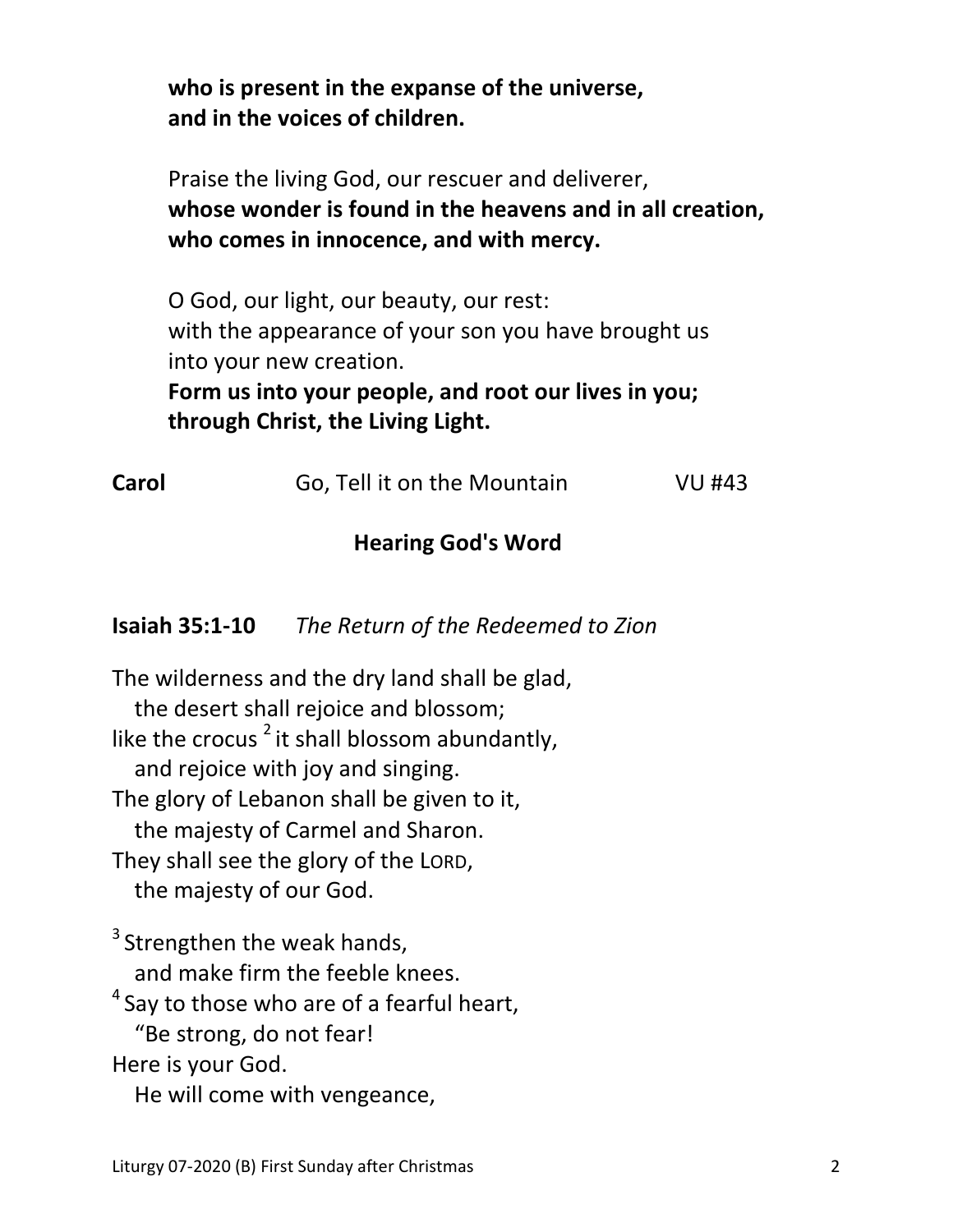with terrible recompense. He will come and save you."

 $5$ Then the eyes of the blind shall be opened, and the ears of the deaf unstopped;  $6$  then the lame shall leap like a deer, and the tongue of the speechless sing for joy. For waters shall break forth in the wilderness, and streams in the desert;  $<sup>7</sup>$  the burning sand shall become a pool,</sup> and the thirsty ground springs of water; the haunt of jackals shall become a swamp, the grass shall become reeds and rushes.  $8A$  highway shall be there, and it shall be called the Holy Way; the unclean shall not travel on it, but it shall be for God's people; no traveler, not even fools, shall go astray.  $<sup>9</sup>$  No lion shall be there,</sup> nor shall any ravenous beast come up on it; they shall not be found there, but the redeemed shall walk there.  $10$  And the ransomed of the LORD shall return, and come to Zion with singing; everlasting joy shall be upon their heads; they shall obtain joy and gladness, and sorrow and sighing shall flee away.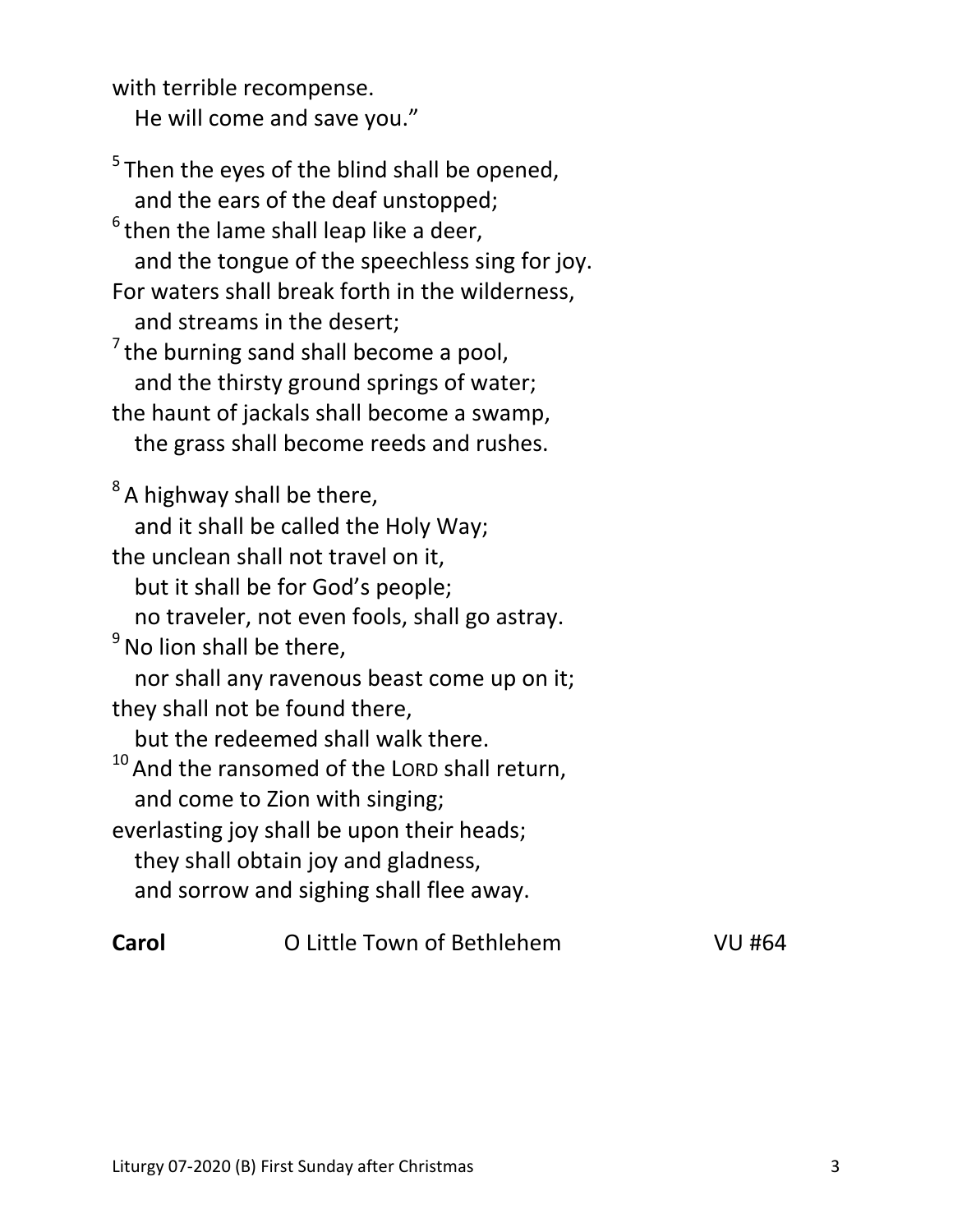## **Story**

In 1865, the famous preacher and abolitionist Phillip Brooks rode on horseback from Jerusalem to Bethlehem and participated in the Church of the Nativity's Christmas Eve celebration. In response to his experience there, he wrote the now-famous carol "O Little Town of Bethlehem," which was first performed by the children's choir of his church a few years later. Unlike many Christmas carols, the lyrics of this reflective and hopeful song are set in the present tense rather than the past. The author's experience of wonder and awe are palpable and cover the seemingly great distance between the birth of Christ then and our experience of it now.

The worship leader can determine to what extent this and the subsequent stories will serve as the basis for deeper reflection during worship. If the stories include more reflection, they will want to draw attention here not only to the violence and despair in present-day Bethlehem and the surrounding region but also to stories of the hope and resilience of the people. Alternatively, if deeper reflection does not follow the story, the Prayers of the People can include petitions for peace.

A number of tunes have been composed for these words. The most familiar is ST LOUIS, though FOREST GREEN is equally beautiful (and set slightly lower, making it easier to sing). Popularized by Welsh boy soprano Aled Jones, the anthem setting by Walford Davies would suit a solo performance of this carol very well.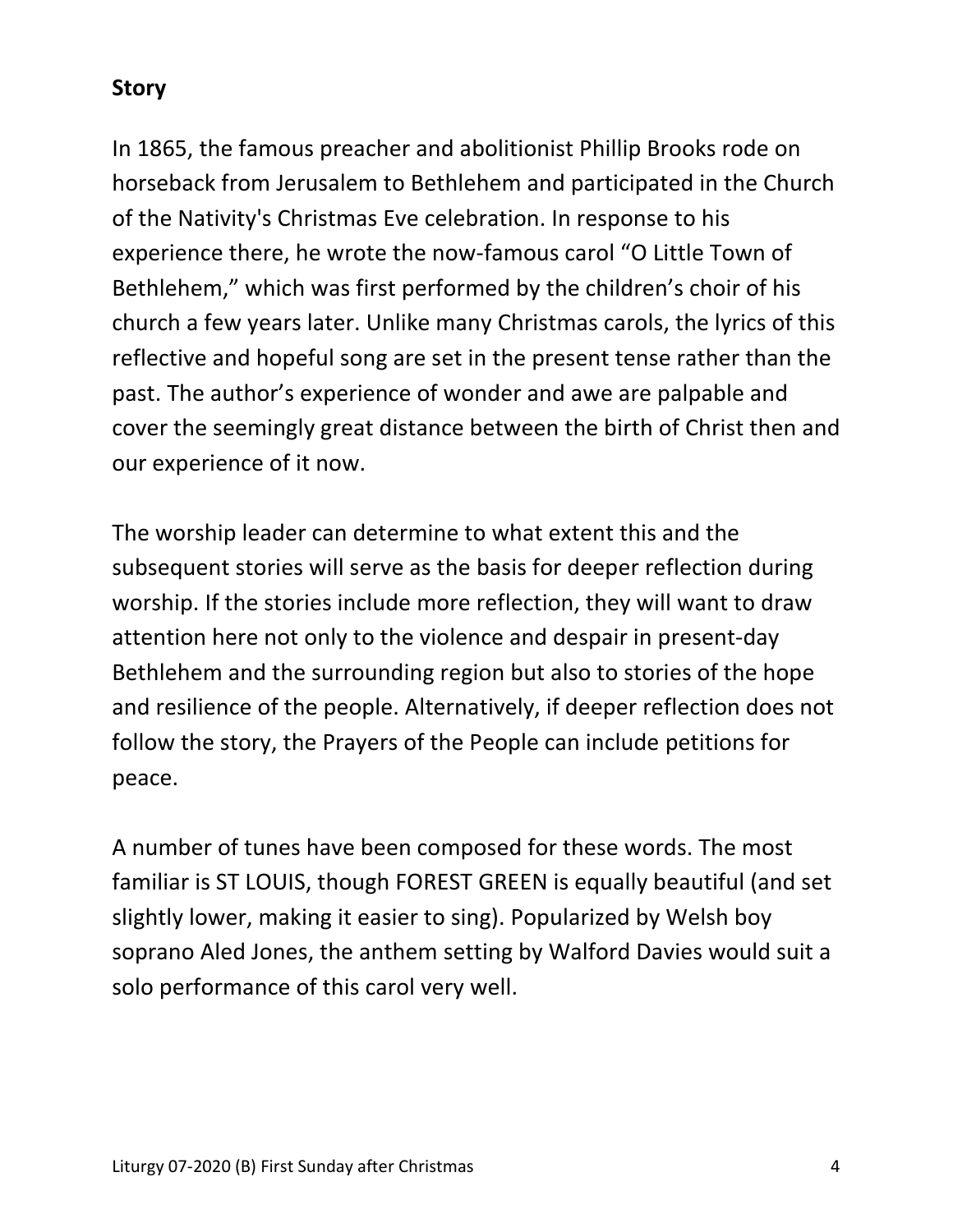## **Isaiah 11:1-9** *The Peaceful Kingdom*

A shoot shall come out from the stump of Jesse, and a branch shall grow out of his roots.  $2$  The spirit of the LORD shall rest on him, the spirit of wisdom and understanding, the spirit of counsel and might, the spirit of knowledge and the fear of the LORD.  $3$  His delight shall be in the fear of the LORD. He shall not judge by what his eyes see, or decide by what his ears hear;  $4$  but with righteousness he shall judge the poor, and decide with equity for the meek of the earth; he shall strike the earth with the rod of his mouth, and with the breath of his lips he shall kill the wicked.  $5$  Righteousness shall be the belt around his waist, and faithfulness the belt around his loins.  $6$ The wolf shall live with the lamb, the leopard shall lie down with the kid, the calf and the lion and the fatling together, and a little child shall lead them.  $<sup>7</sup>$  The cow and the bear shall graze,</sup> their young shall lie down together; and the lion shall eat straw like the ox.  $8$ The nursing child shall play over the hole of the asp, and the weaned child shall put its hand on the adder's den. <sup>9</sup>They will not hurt or destroy on all my holy mountain; for the earth will be full of the knowledge of the LORD as the waters cover the sea.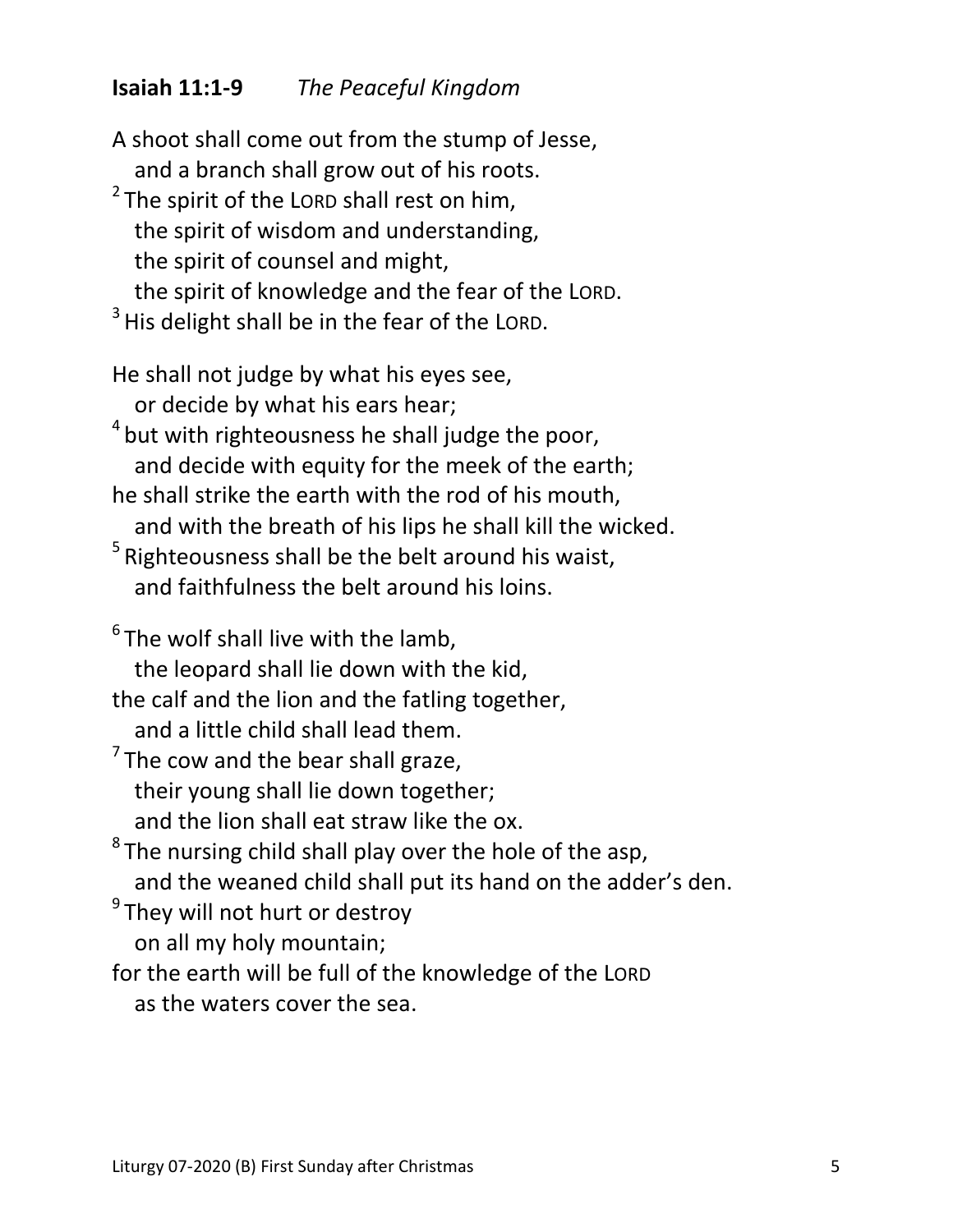## **Story**

Though the tune is taken from a much older madrigal, John Mason Neale's "Good King Wenceslas" (1853) is about a man who braves winter storms during Saint Stephen's Day (December 26) to help his poorer neighbours. The story it tells is based on a real person— Wenceslaus I, Duke of Bohemia—who was assassinated by his own brother and had been adored by his subjects. His charity and popularity eventually led to his being named the patron saint of the Czech Republic.

This carol is beloved by many, in large part because of the evocative story images and the possibility for performance. Traditionally, the part of the Page (the king's assistant) is sung by a treble voice, while the King is sung by a bass voice. However, in a congregational setting, the same could be achieved by assigning a part to higher and lower voices, or children and adults, or one half of the church and the other, with everyone joining together for the non-dialogue parts. The whole thing is quite a bit of fun, especially since the opportunities to sing this simple Christmas story are so few.

## **Isaiah 9:2‒**7 *Light in darkness*

The people who walked in darkness have seen a great light; those who lived in a land of deep darkness on them light has shined.  $3$  You have multiplied the nation, you have increased its joy; they rejoice before you as with joy at the harvest, as people exult when dividing plunder.  $4$  For the yoke of their burden,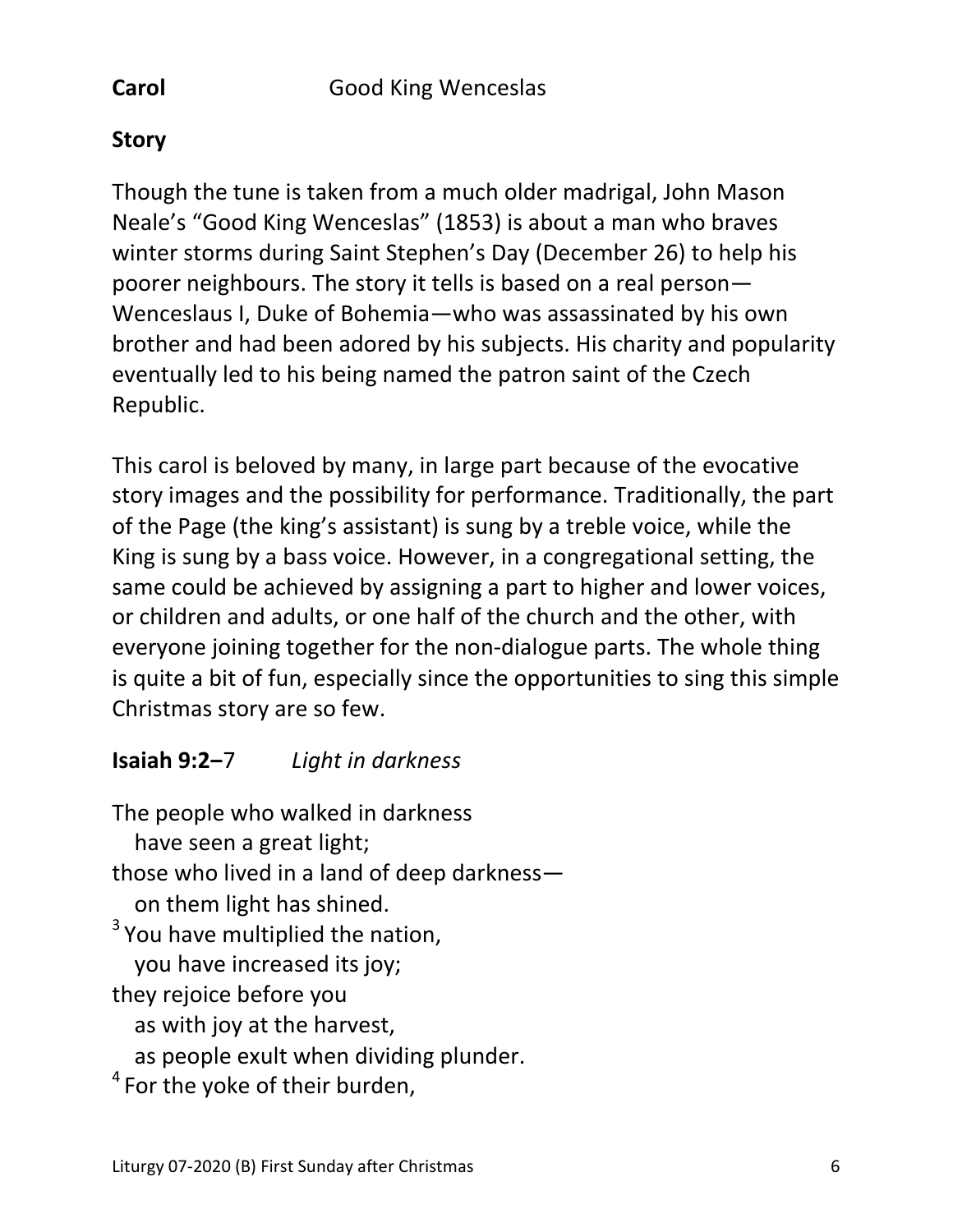and the bar across their shoulders, the rod of their oppressor, you have broken as on the day of Midian.  $5$  For all the boots of the tramping warriors and all the garments rolled in blood shall be burned as fuel for the fire.  $6$  For a child has been born for us, a son given to us; authority rests upon his shoulders; and he is named Wonderful Counselor, Mighty God, Everlasting Father, Prince of Peace.  $<sup>7</sup>$  His authority shall grow continually,</sup> and there shall be endless peace for the throne of David and his kingdom. He will establish and uphold it with justice and with righteousness from this time onward and forevermore. The zeal of the LORD of hosts will do this.

| Carol | It Came Upon the Midnight Clear | VU #44 |
|-------|---------------------------------|--------|
|-------|---------------------------------|--------|

#### **Story**

Written by Massachusetts Unitarian minister Edmund Sears, this pastoral-sounding carol carries a much deeper meaning than simply retelling the birth of Jesus. Sears hoped to offer an uplifting message amid the great poverty he was witness to and to remind people that God, in the form of a child, had entered a world sorely in need of love and peace. Richard Storrs Willis' tune, CAROL, paired with the words only a year later, gave the carol its lasting appeal and one of its two most common tunes, the other being NOËL.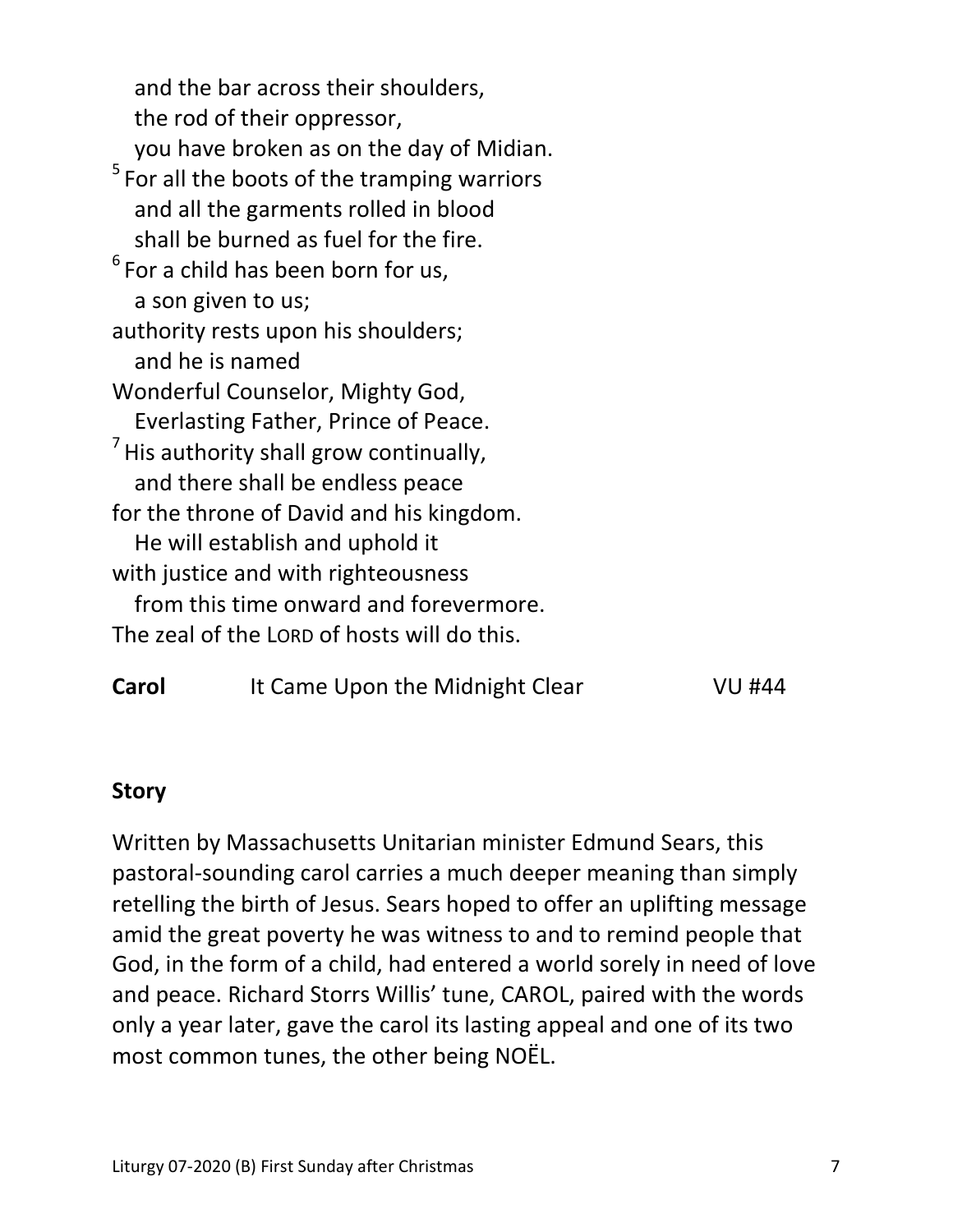A very fine movie made in 1992, A Midnight Clear, tells the story of American and German soldiers laying aside their weapons on Christmas Eve of 1944. The story ends tragically, as miscommunication causes hostilities to resume. Yet, the powerful third verse of the carol, with its invitation to hush the noise of battle in order to hear God's "love song" to the earth and all people, is a strong one. This carol speaks gently, yet powerfully, God's word of peace amid strife and weariness.

## **Isaiah 63:7‒9** *God's Mercy Remembered*

 $<sup>7</sup>$ I will recount the gracious deeds of the LORD,</sup> the praiseworthy acts of the LORD, because of all that the LORD has done for us, and the great favor to the house of Israel that he has shown them according to his mercy, according to the abundance of his steadfast love.  $8$  For he said, "Surely they are my people, children who will not deal falsely"; and he became their savior in all their distress. It was no messenger or angel but his presence that saved them; in his love and in his pity he redeemed them; he lifted them up and carried them all the days of old. **Carol** Silent Night, Holy Night VU #67

## **Story**

In 1816, Father Joseph Mohr wrote the poem "Stille Nacht! Heilige Nacht!" while stationed at a pilgrim church in Mariapfarr, Austria. Two years later, now at St. Nicholas' church in Oberndorf, he asked Franz Gruber to set the poem for guitar and choir, which the two performed on Christmas Eve of 1818. Since then, a legend has grown around the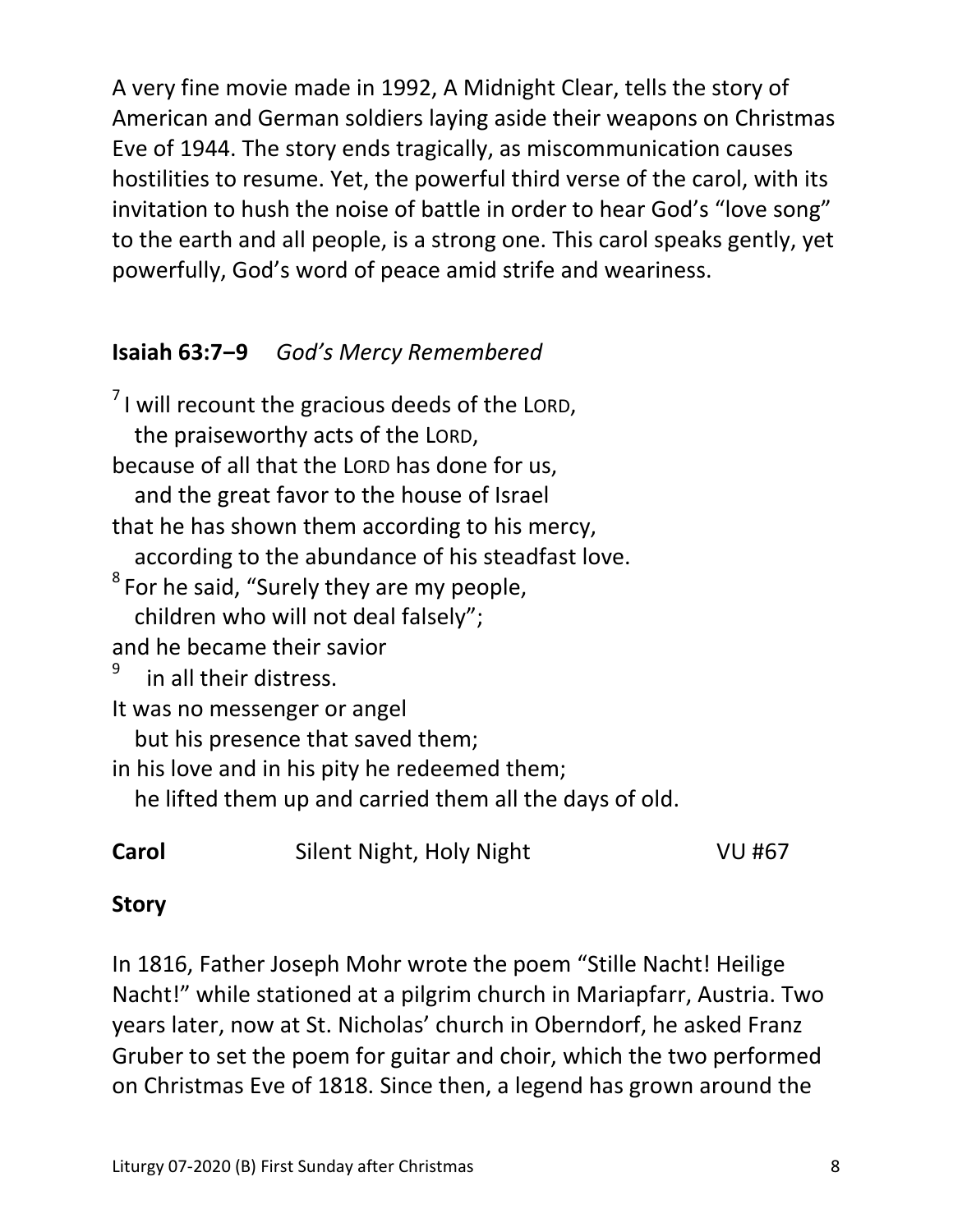circumstances of this collaboration, beginning with a broken organ at St. Nicholas' and ending with a dramatic, last-minute musical setting for the now-familiar carol. To what extent the legend of the carol's origins is true is perhaps less important than its beauty and simplicity.

For this service of worship, try to have a duo of singer and guitar perform the carol and have the congregation join in. If the duo is comfortable singing in German, so much the better. Have the congregation join in either for the last verse (if performed in English) or for all three verses in English (if performed in German).

## **Anthem**

## **Responding to God's Word**

## **Community at Prayer**

 As you have drawn us to your cradle of wondrous love, O God, draw us together in this place, that we might pray for your people and your world.

 Today, we give you thanks for the gift of your child, Jesus Christ, who in birth, life, death and resurrection revealed your unending love for all people and opened to us the purpose and promise of life together.

We give thanks also for the gifts of this season:

 hope for the vision of justice you promise, even in the midst of despair;

 for peace within and among your people, even in the midst of conflict;

 joy found in reunion and celebration, even amid the challenges of this life;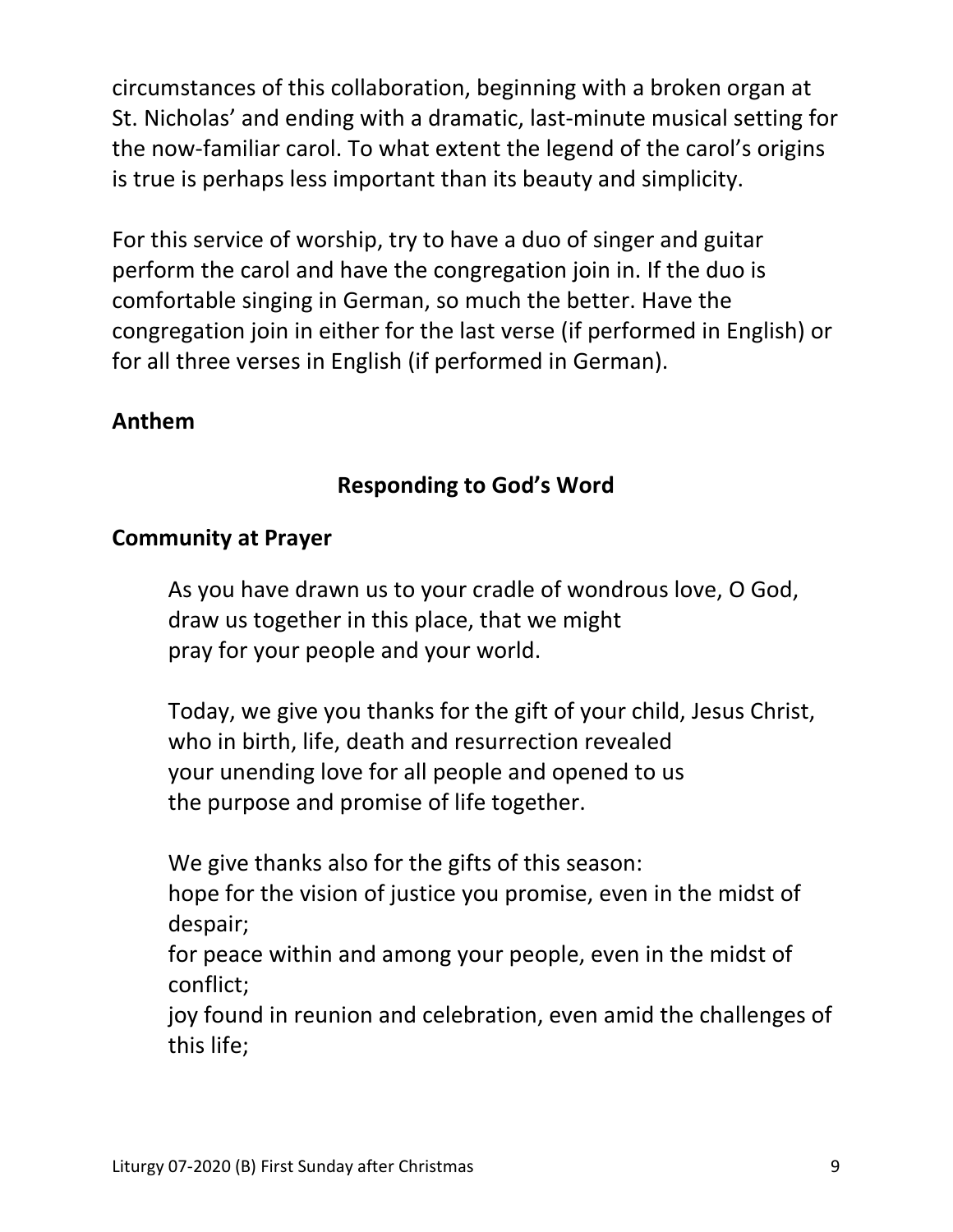and love, with the power to transform and heal all things, even in the midst of brokenness.

We pray for those who still long for these, your gifts, God of Love: for those who will spend this season alone or anxious… for those who grieve an empty place at the table this year… for those who are ill, in body or in spirit… for those in hospital and in care… for those who endure the terror of conflict and oppression… for those who will go hungry this day, and who long for the simplest of creation's gifts… for your people and your world, we pray, O God.

 Let us listen to the angels' song again, your song of love for this world. Move us to return that song in what we say and do, that we may be instruments of your hope and peace and joy and love. We pray these things in the name of Jesus, who became the Christ, and we share in his ancient prayer saying together, Our Father…

#### **Invitation to Offering**

 In the gifts of word and song, we hear the story of your gift of life, O God. Here, we offer what we can of ourselves, we who are part of that same story.

| *Offering | In the Bleak Midwinter | VU #55 v.4 |
|-----------|------------------------|------------|
|-----------|------------------------|------------|

#### **Offering Prayer**

 Receive these gifts, God of All, for the work of your kindom. May our words become witness, and our witness become work, for your people, in your world. Amen.

| VU #78 |
|--------|
|        |